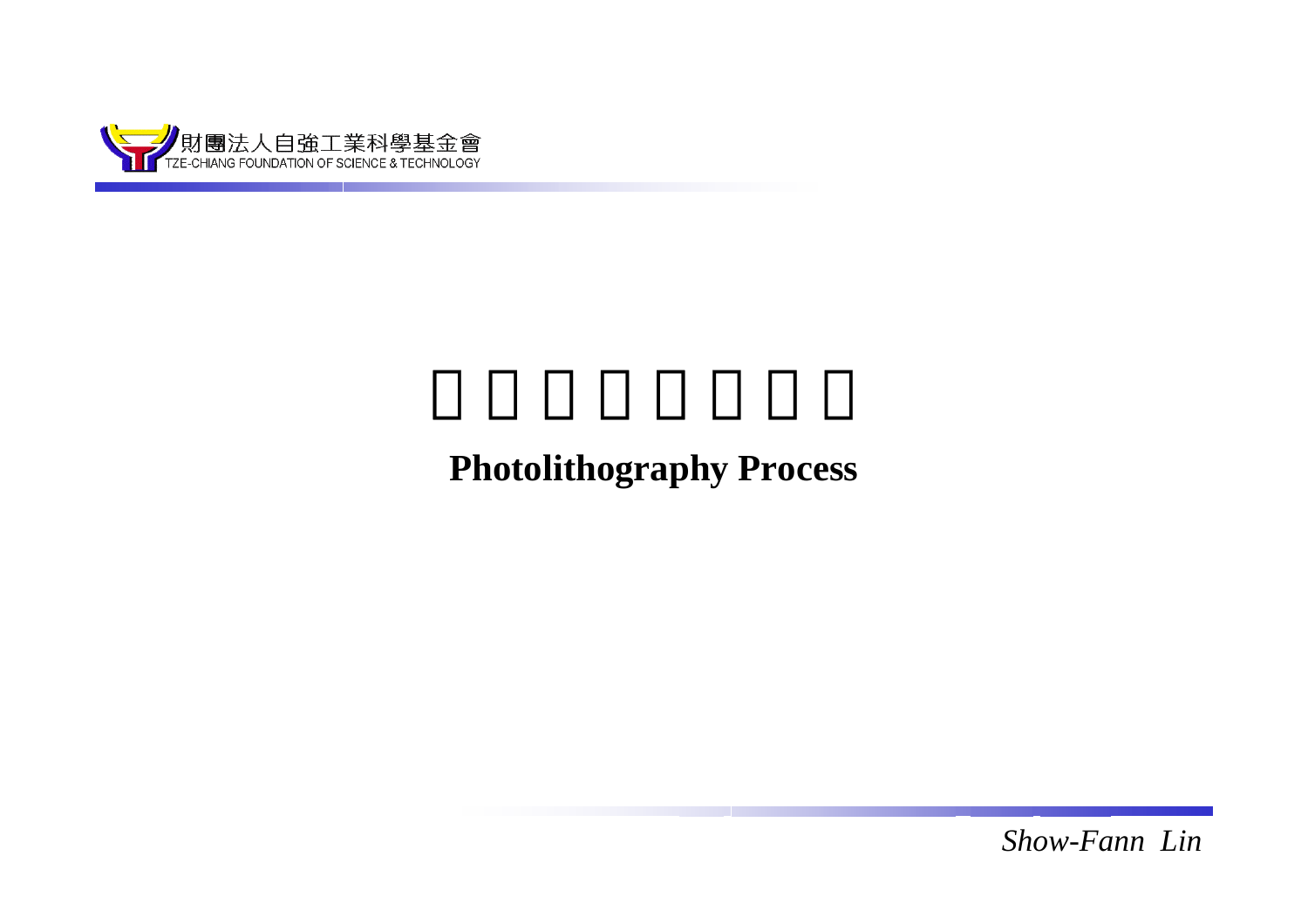## **Photolithography Process**

#### **1. Photo-Resist (PR) Coating**

- Pre-clean(150 /2min OR 150 /30min)
	- (Dehydration Bake) / Cooling
- Priming (HMDS) / Cooling

財團法人自強工業科學基金會

- PR Coating

-

- Pre-bake (Soft-bake) (90 /1.5min OR 90 /30min) / Cooling

#### **2. Exposure**

- exposed by aligner, stepper or scanner
- Post Exposure Bake (PEB)

#### **3. Developing**

- develop
- After Developing Inspection (ADI)
- hard bake (120 /2min OR 120 /30min)





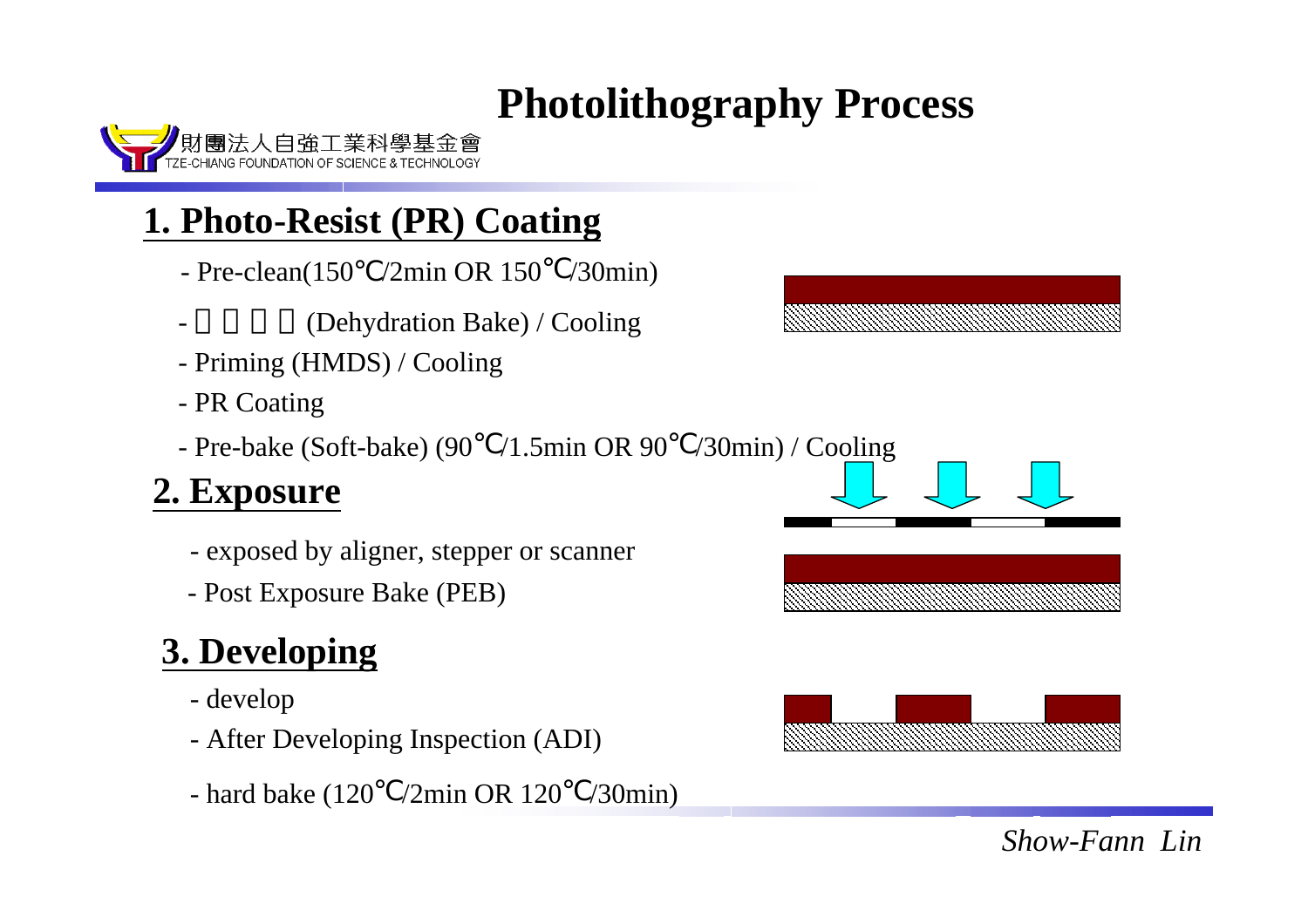

**Photo-Resist (PR) Coating**

### **Dehydration Bake**

**Purpose** : Prevent poor PR adhesion to the substrate due to

the hydrated surface



**Method** : Hot plate, Oven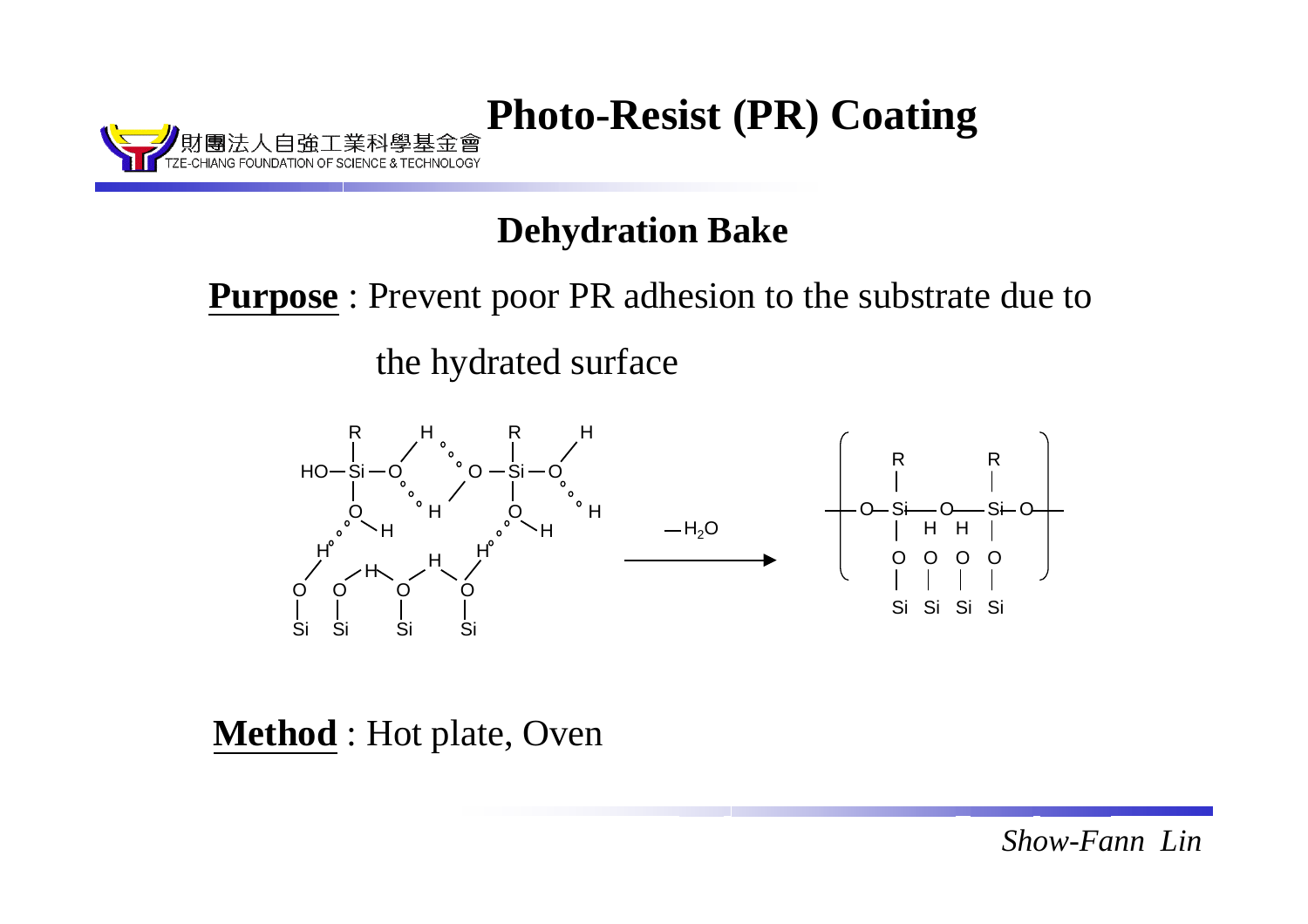

**Photo-Resist (PR) Coating**

### **Priming (HMDS)**

**Purpose** : To change the surface property from hydrophilic

to hydrophobic (used for Si-based layer)

**- Hexamethyldisilizane (HMDS**)

 $(CH_3)_3$ -Si-NH-Si- $(CH_3)_3 + 2H_2O$ 

$$
\rightarrow 2(CH_3)_3-SiOH + NH_3
$$

**Process Relativity** : PR adhesion if insufficient, Poor coating uniformity around the edge if too much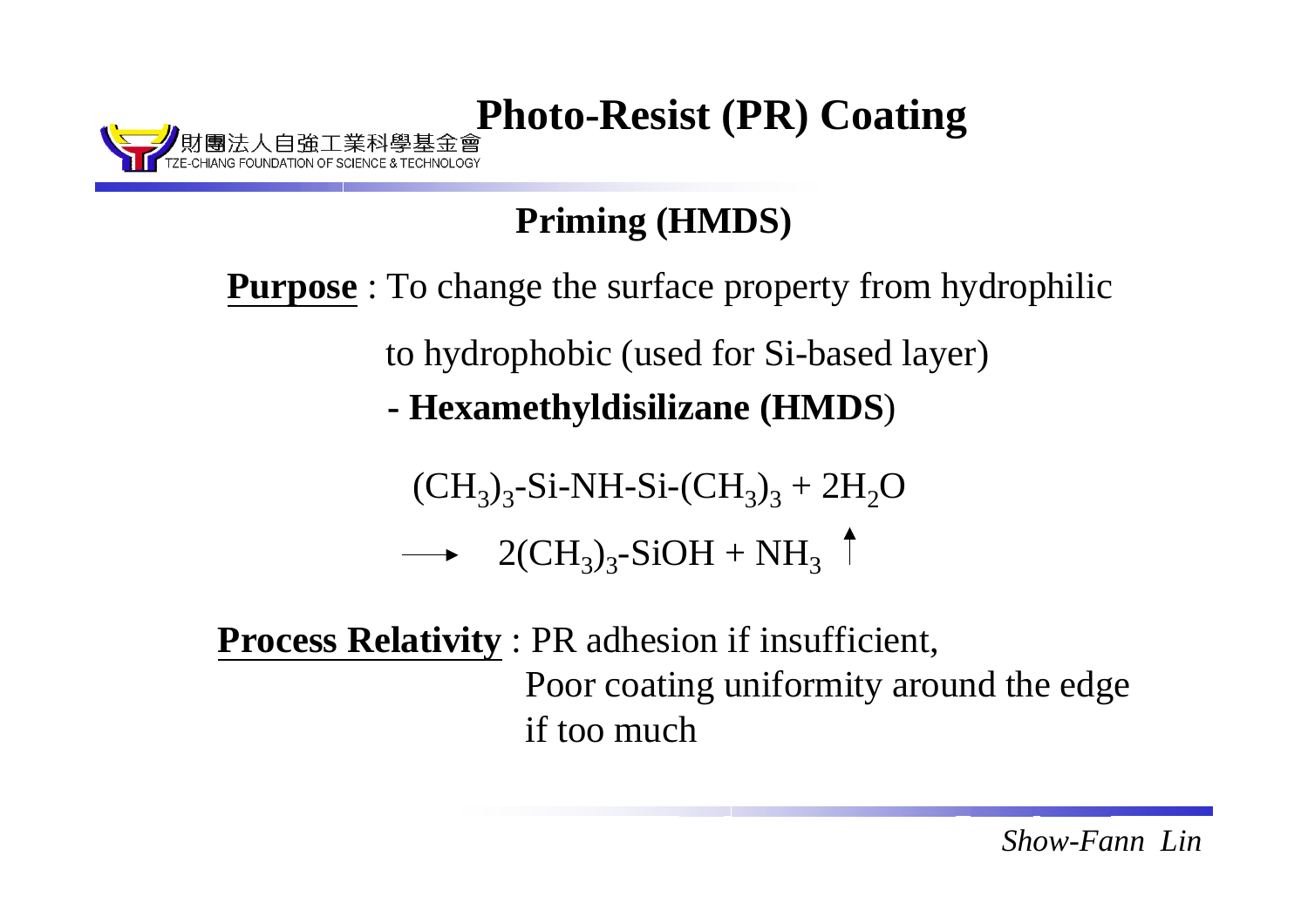# **Photo-Resist (PR) Coating**<br><sub>財團法人自強工業科學基金會</sub>

## PR: (resin), (photo active compound, PAC ) (solvent)

-正光阻的特性: 照光之後可溶於顯影劑用於高解析度的製程

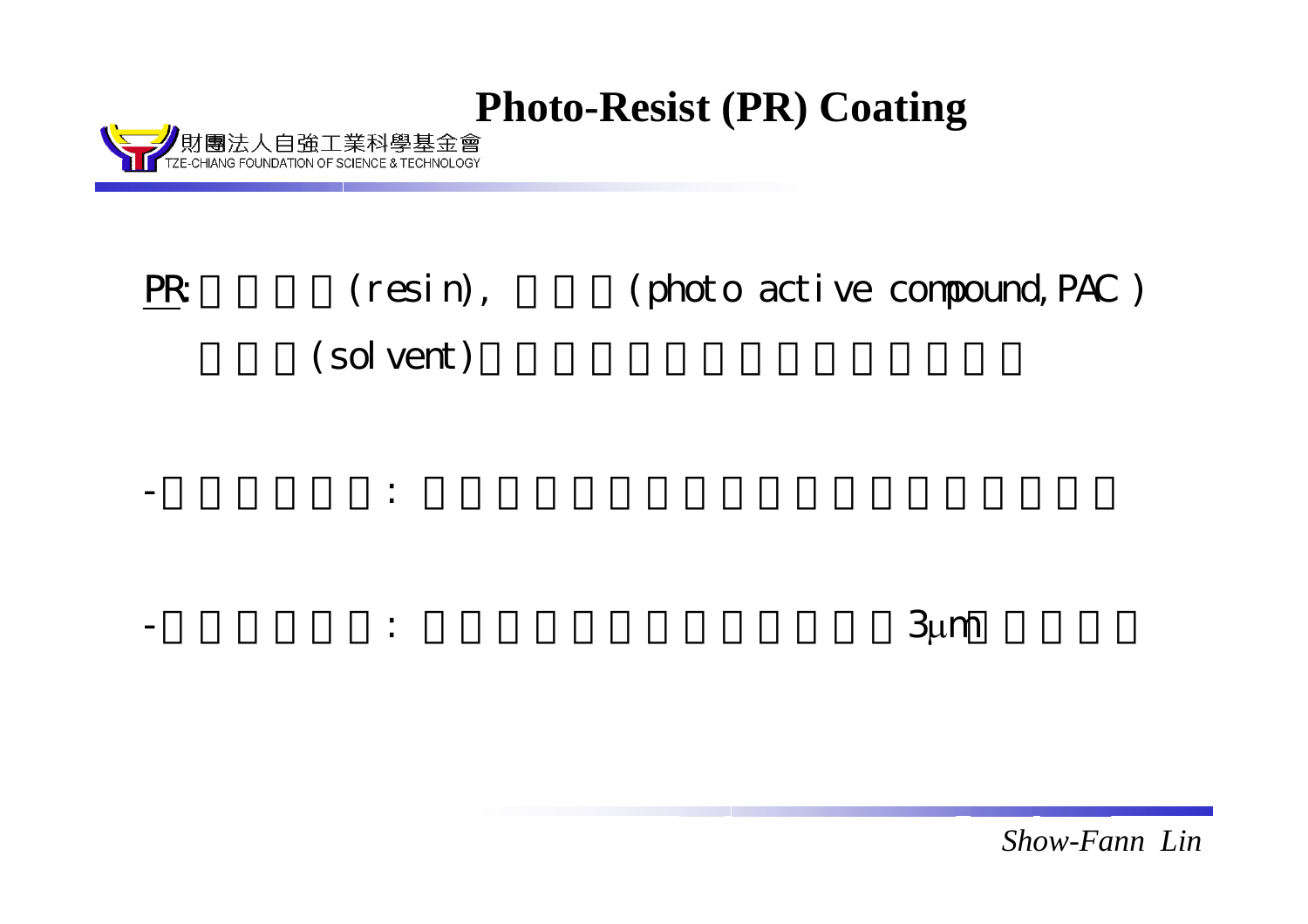# **Photo-Resist (PR) Coating**<br><sub>財團法人自強工業科學基金會</sub>



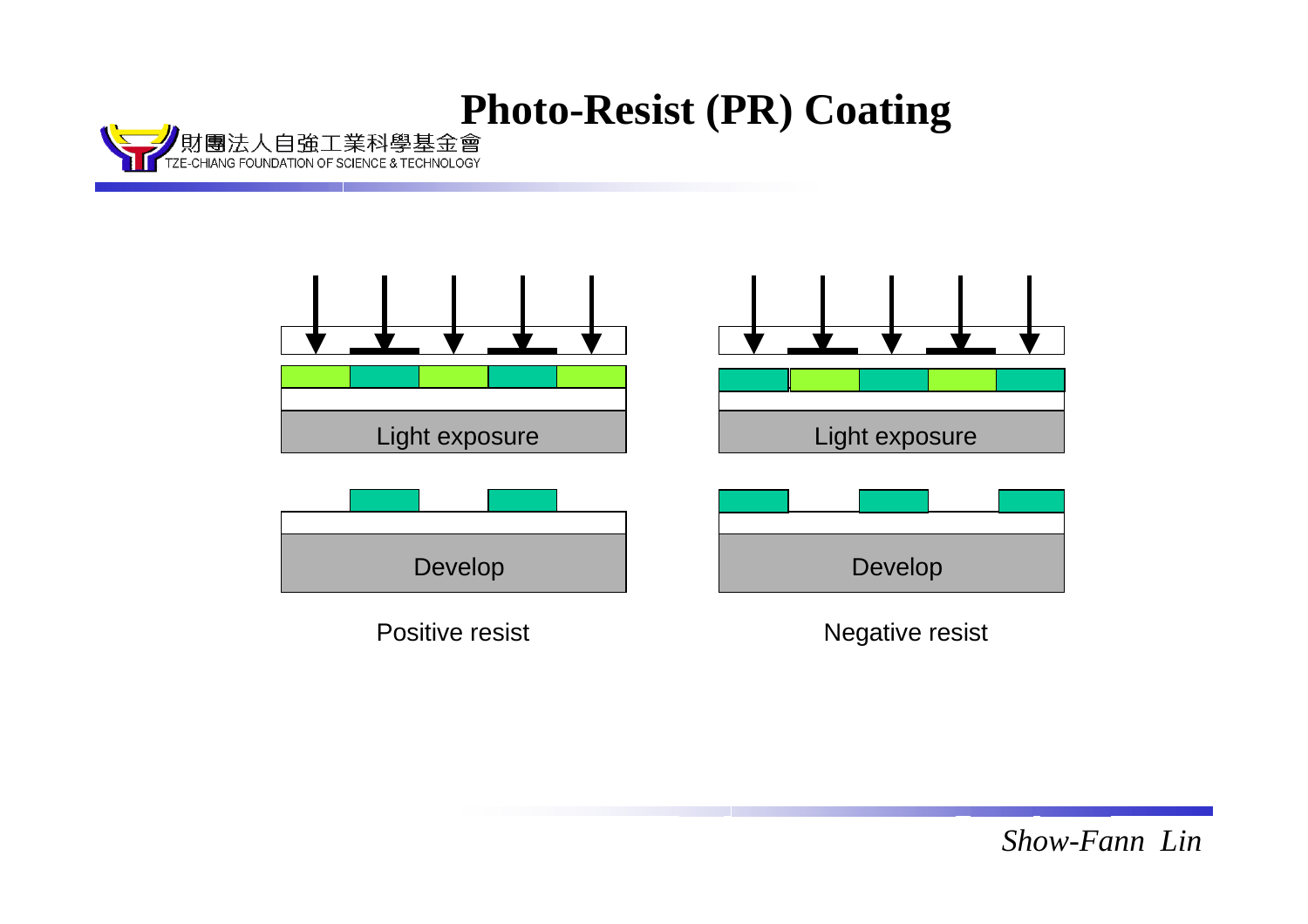# **Photo-Resist (PR) Coating**

Ways of PR Coating : spin coating, extrusion(slit) coating …



& TECHNOLOGY



Spin Coating Slit (Extrusion) **Coating** 



Roll Coating

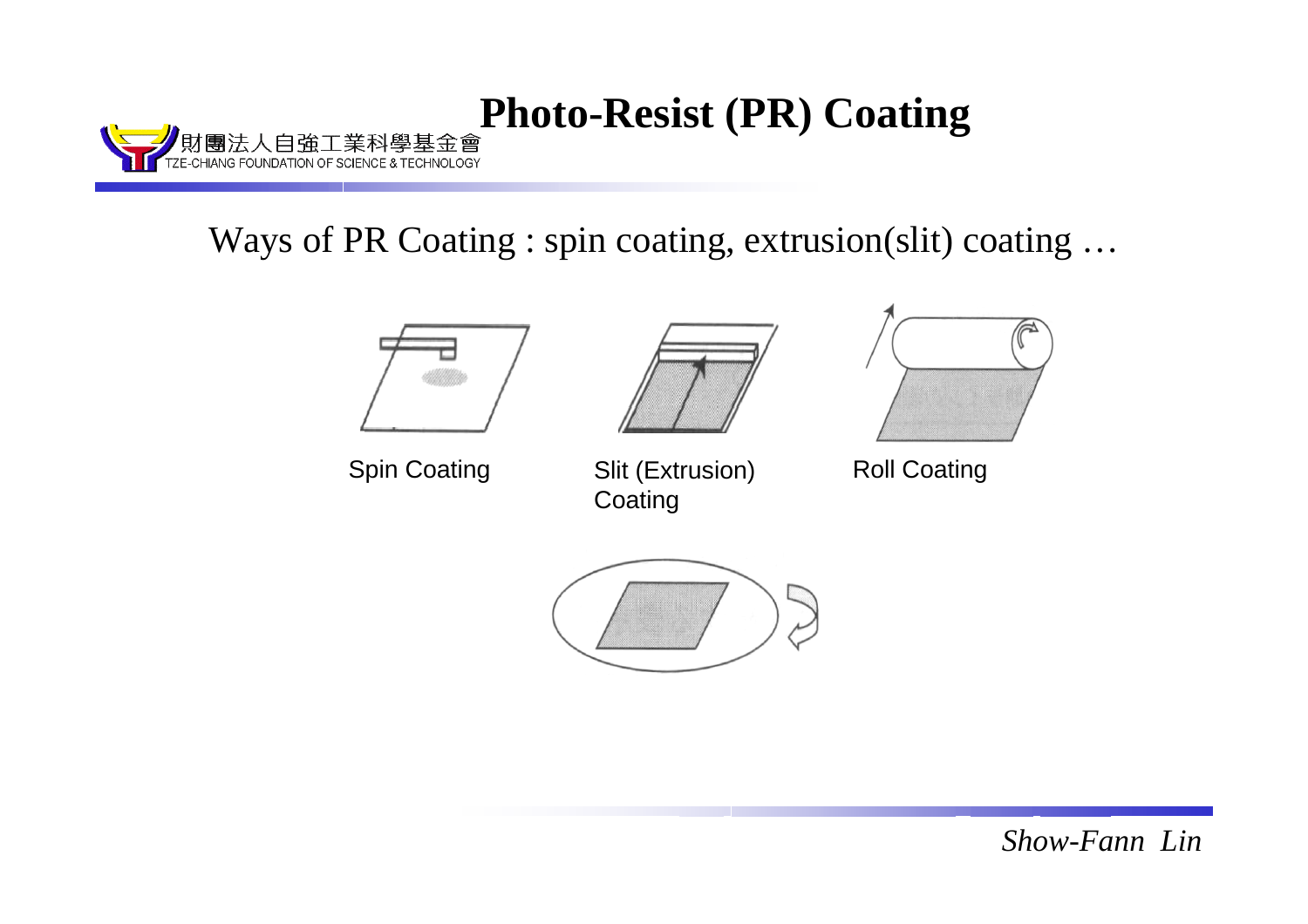## $\sum_{\mathcal{T}\; \stackrel{\text{\tiny{*}}{\scriptstyle{*}}}{\scriptstyle{*}}\; \widehat{\scriptstyle{*}}\; \widehat{\scriptstyle{*}}} \mathbf{Spin}$  Coating Method  $(1)$



**SCIENCE & TECHNOLOGY** 

財團法



- •better uniformity and defect free
- •Spin Coating steps (1)dispense resist - flood wafer (2)accelerate the wafer - fast (3)spin at constant speed to get uniform thickness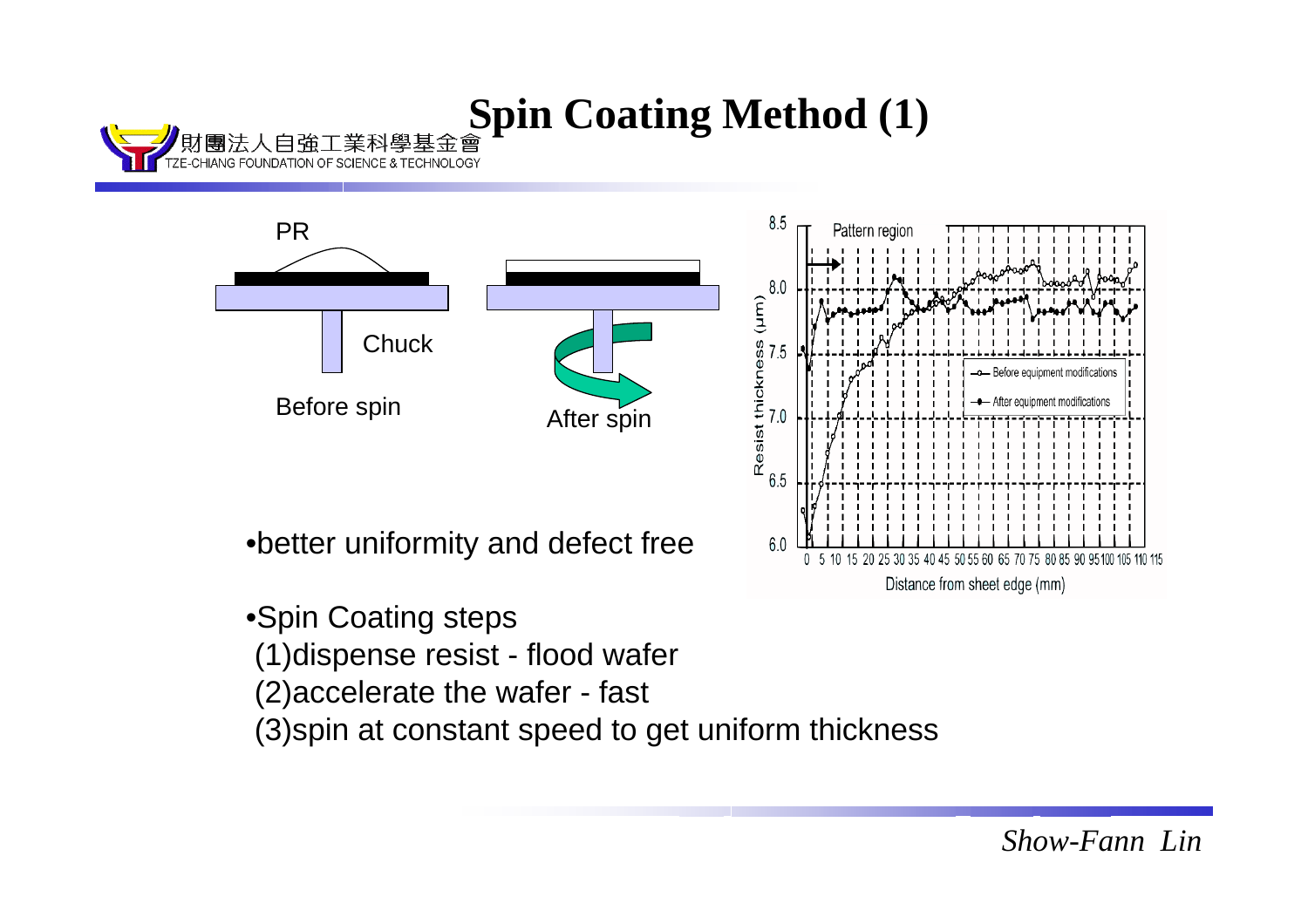

#### **Process Relativity**

1.How to control PR target thickness and uniformity 2.Process related issues

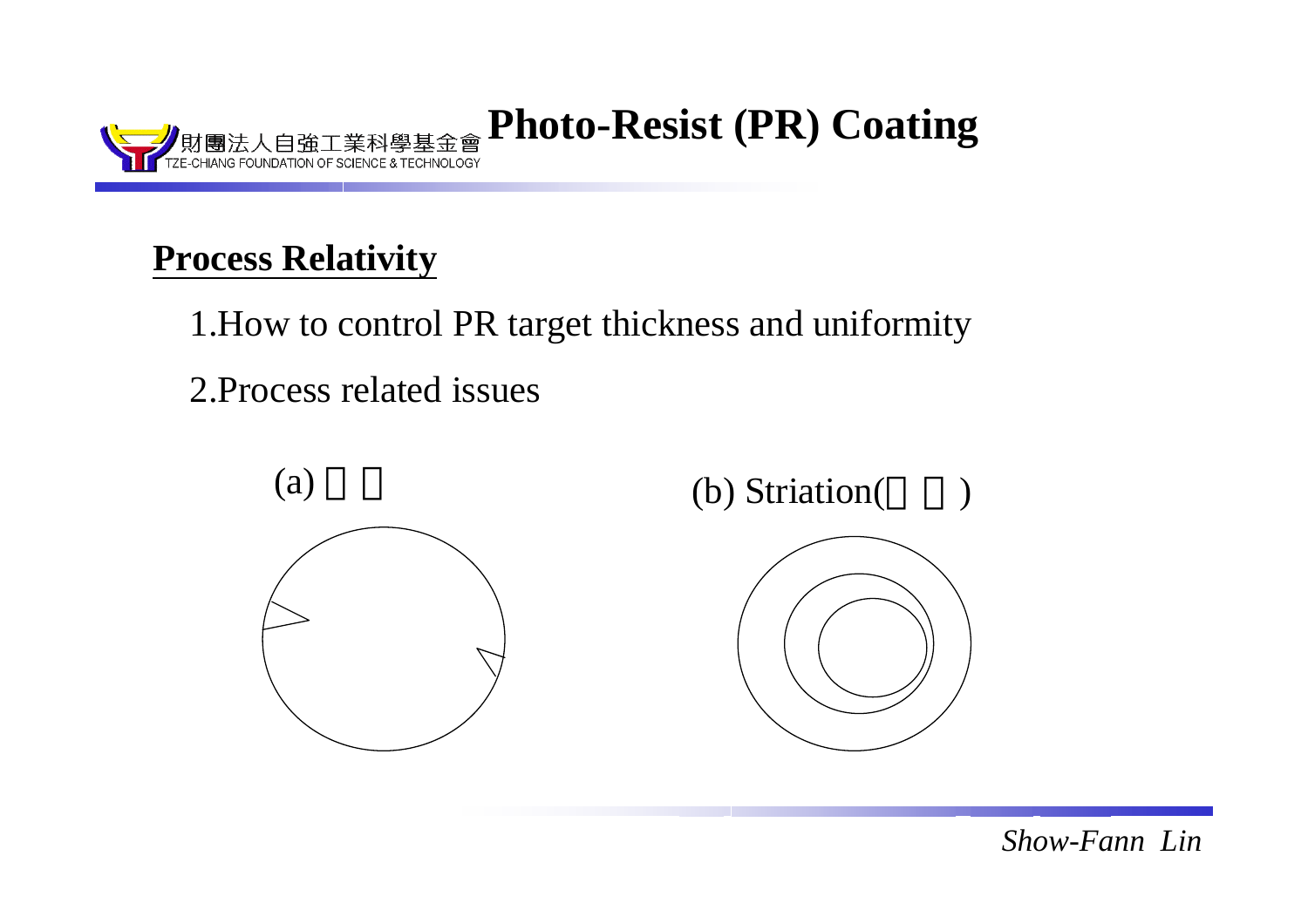

**Photo-Resist (PR) Coating**

(c) particle ….PR, Filter..



(d) Bad Adhesion …Humidity, Surface cleanness, HMDS

(e) Recipe Optimization

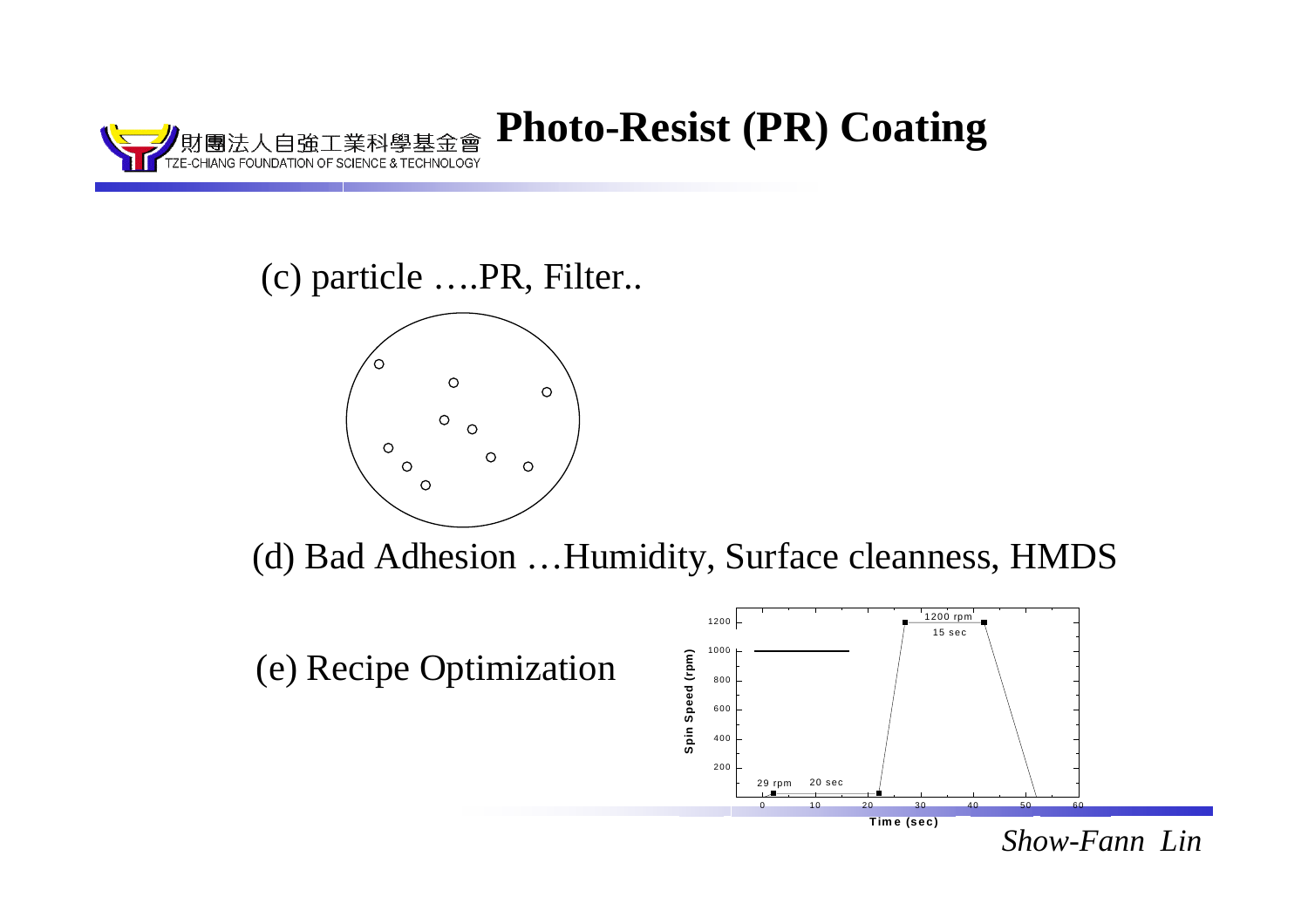

Soft-bake

# 20 30 4 7 10 20

#### annealing

3

2

1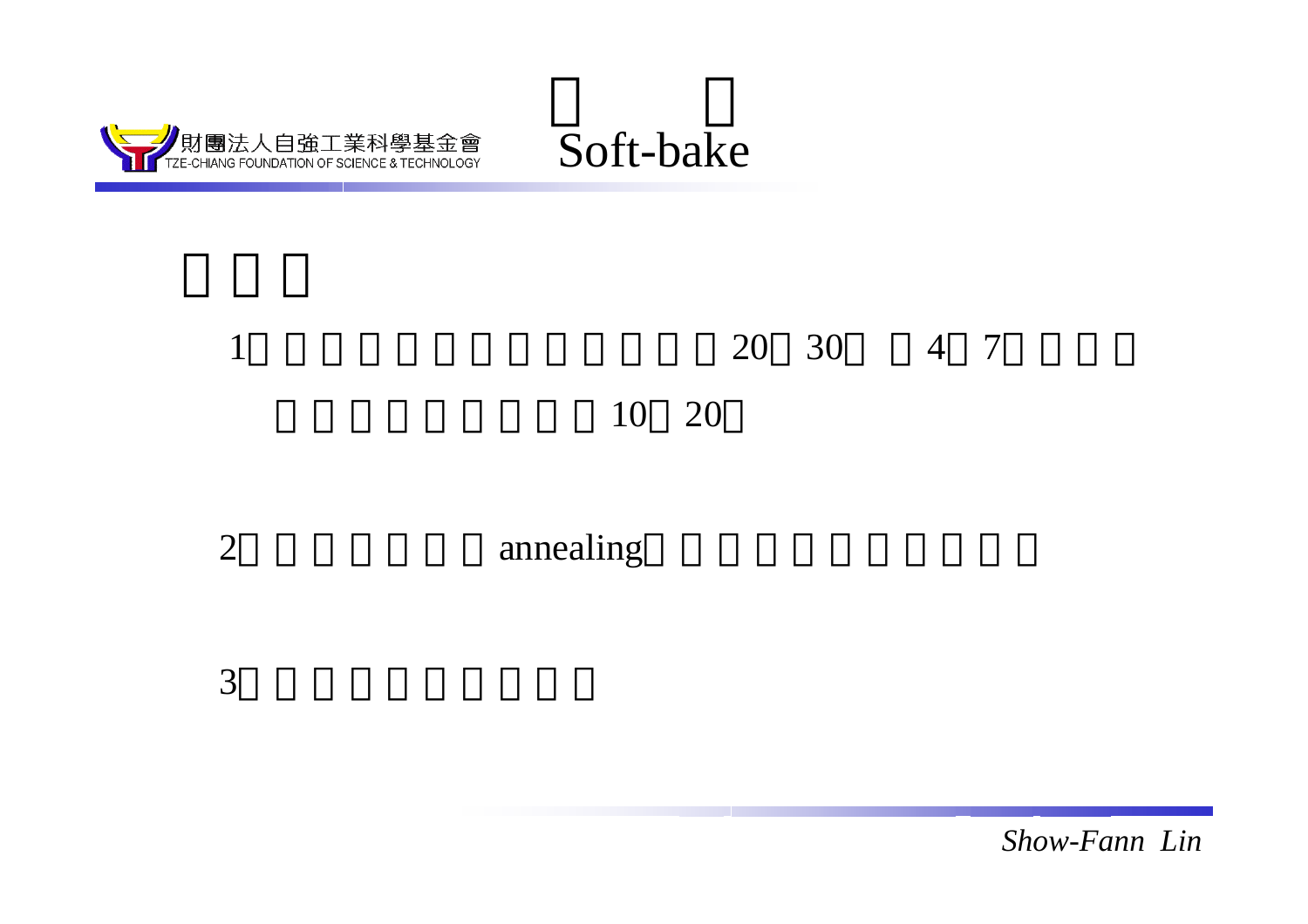

**Photo-Resist (PR) Coating**

#### **Pre-bake (Soft-bake)**

#### **Purpose** : Remove the solvent in the PR film

**Method** : Oven, Contact Hot-plate, Proximity Hot-plate



**Process Relativity** : Optimized condition for Temp. & Time, Hot plate temp. uniformity & accuracy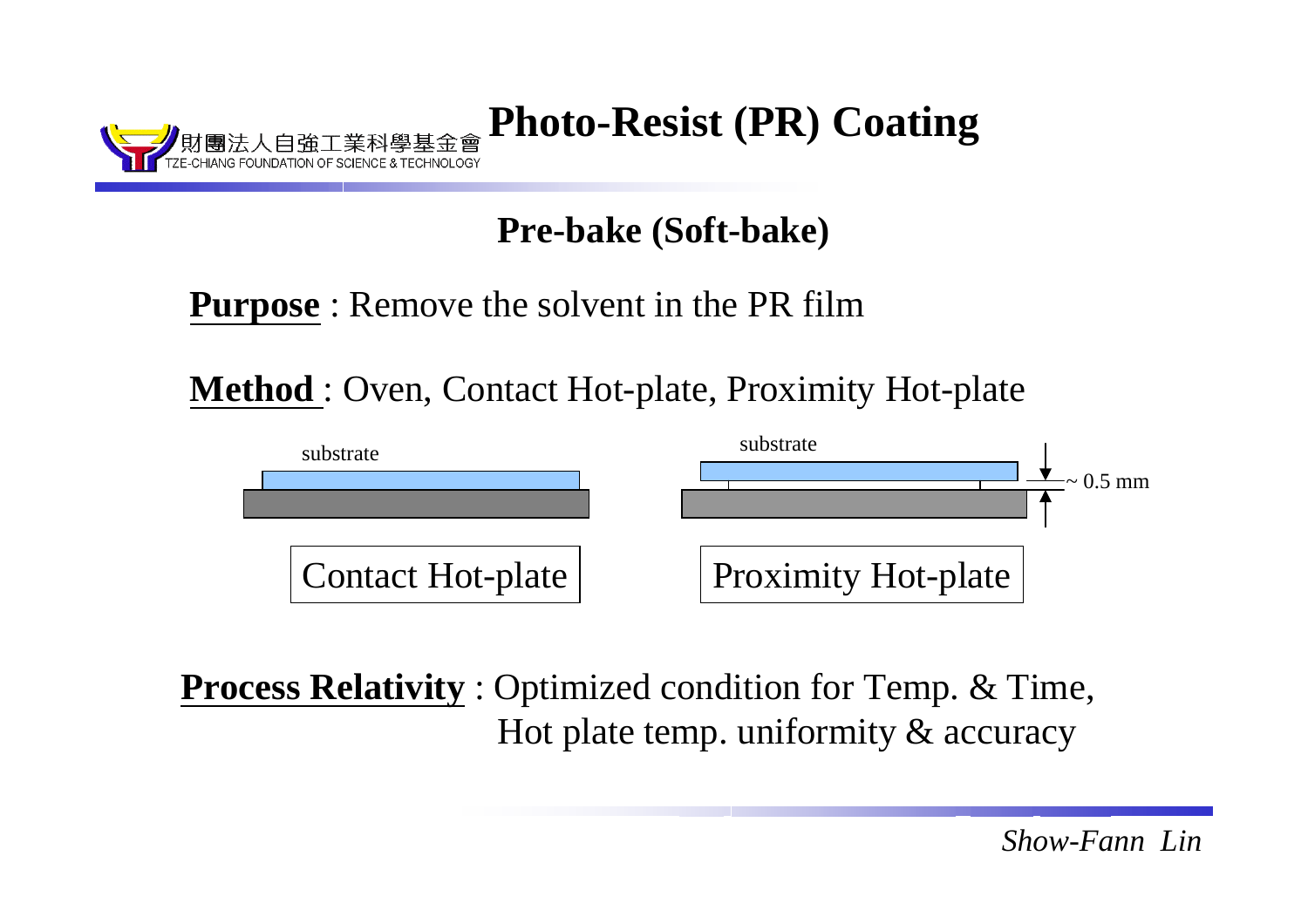

#### **Exposure**

#### Exposure Light Source

| Visible    | $ 450$ nm ~ 800 nm                   |                                                                         |
|------------|--------------------------------------|-------------------------------------------------------------------------|
| <b>NUV</b> | $350$ nm ~ 450 nm                    | $Hg-Arc$ G-line $(436 \text{ nm})$ , I-line $(365 \text{ nm})$          |
| MUV        | $300$ nm ~ 450 nm                    |                                                                         |
| DUV        | $100 \text{ nm} \sim 300 \text{ nm}$ | $\text{KrF}(248 \text{nm})$ ; Ar $\text{F}(193 \text{nm})$ ; F2 $(157)$ |
| EUV        | $10$ nm ~ $100$ nm                   |                                                                         |
| Soft X-Ray | $1 \text{nm} \sim 25 \text{nm}$      |                                                                         |
|            | $Hard X-Ray   0.01$ nm ~ 1 nm        |                                                                         |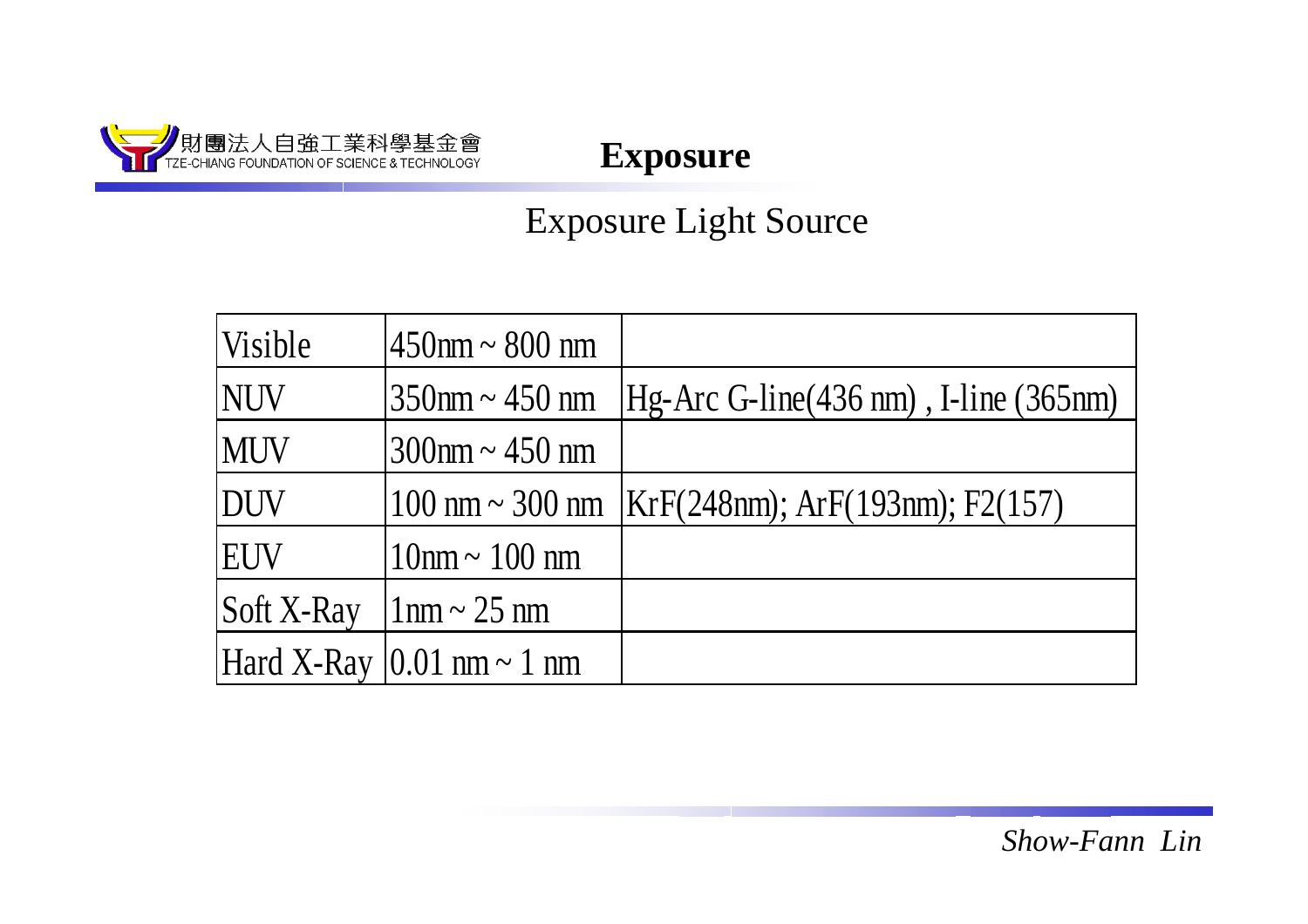

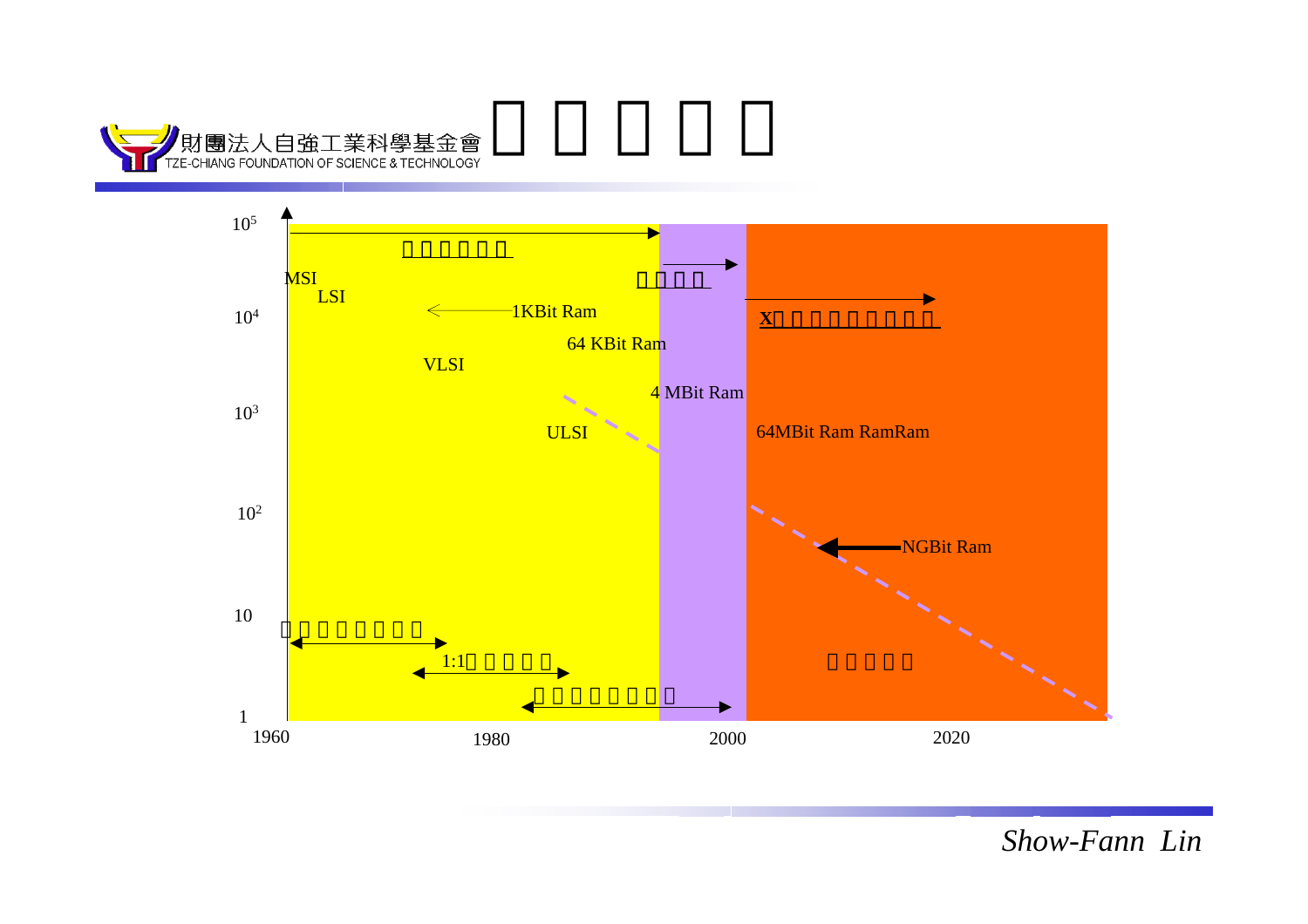

曝光的種類有:

(contact printing) (proximity printing) (projection printing) step and repeat maskresist maskresist

**Exposure**

electron lithography excimer laser



UV

UV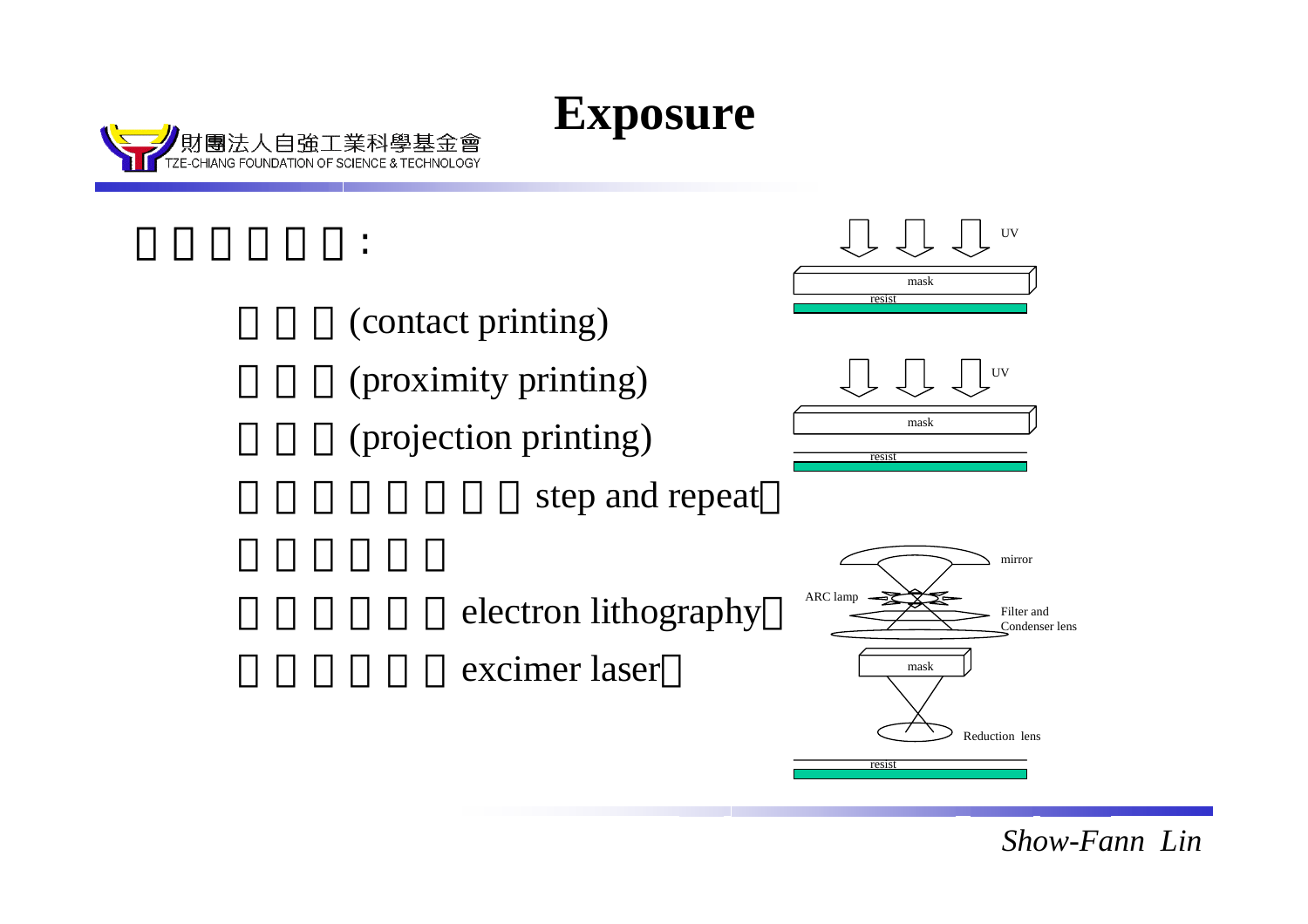

contact align





 $2w_{min} = 3\sqrt{\lambda(s + (1/2)z)}$ 

 $\overline{S}$ 

 $\zeta$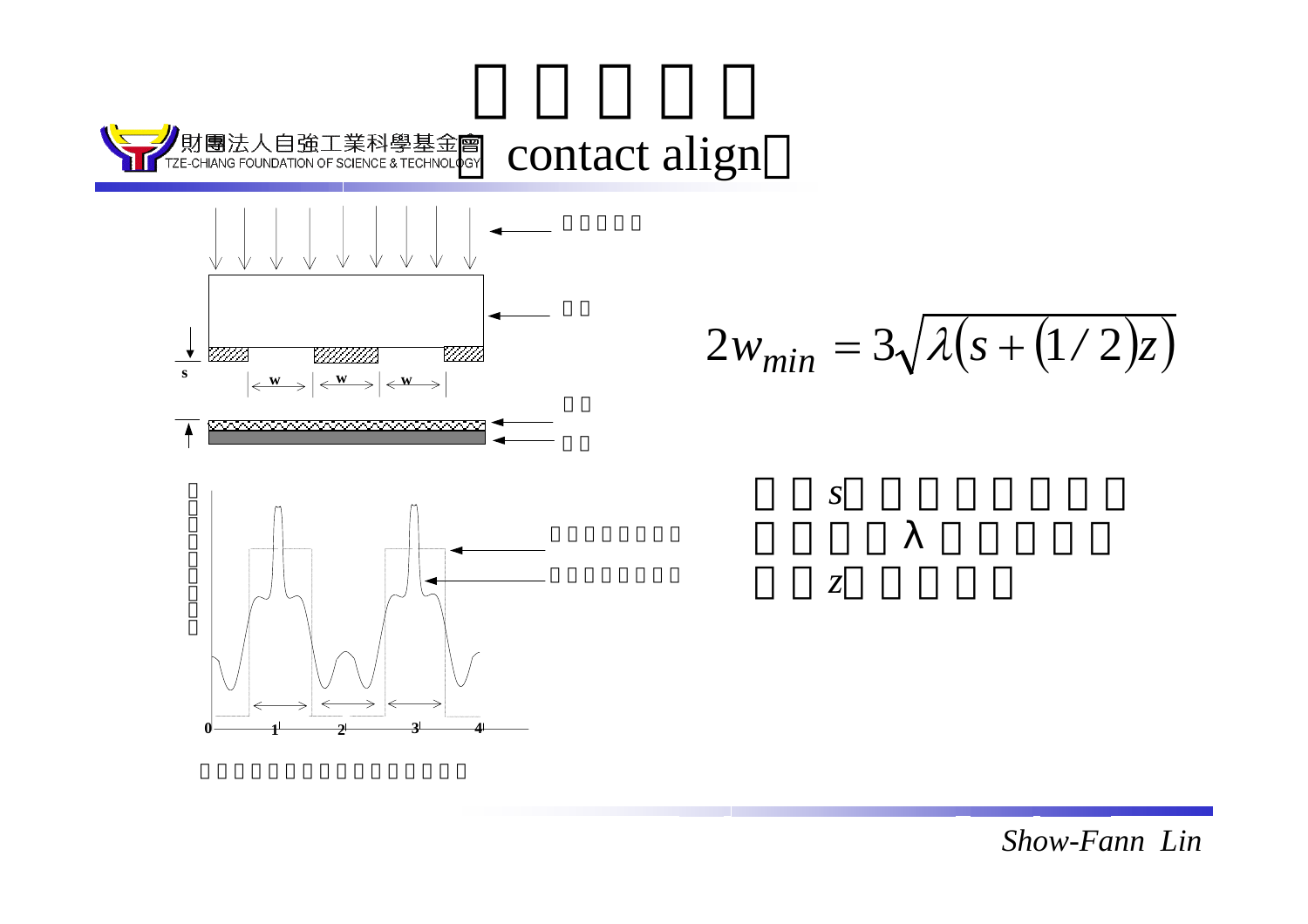

proximity align

 $2w_{\min} \approx 3\sqrt{\lambda s}$ 

 $10 \mu m$  $3 \mu m$ 

400nm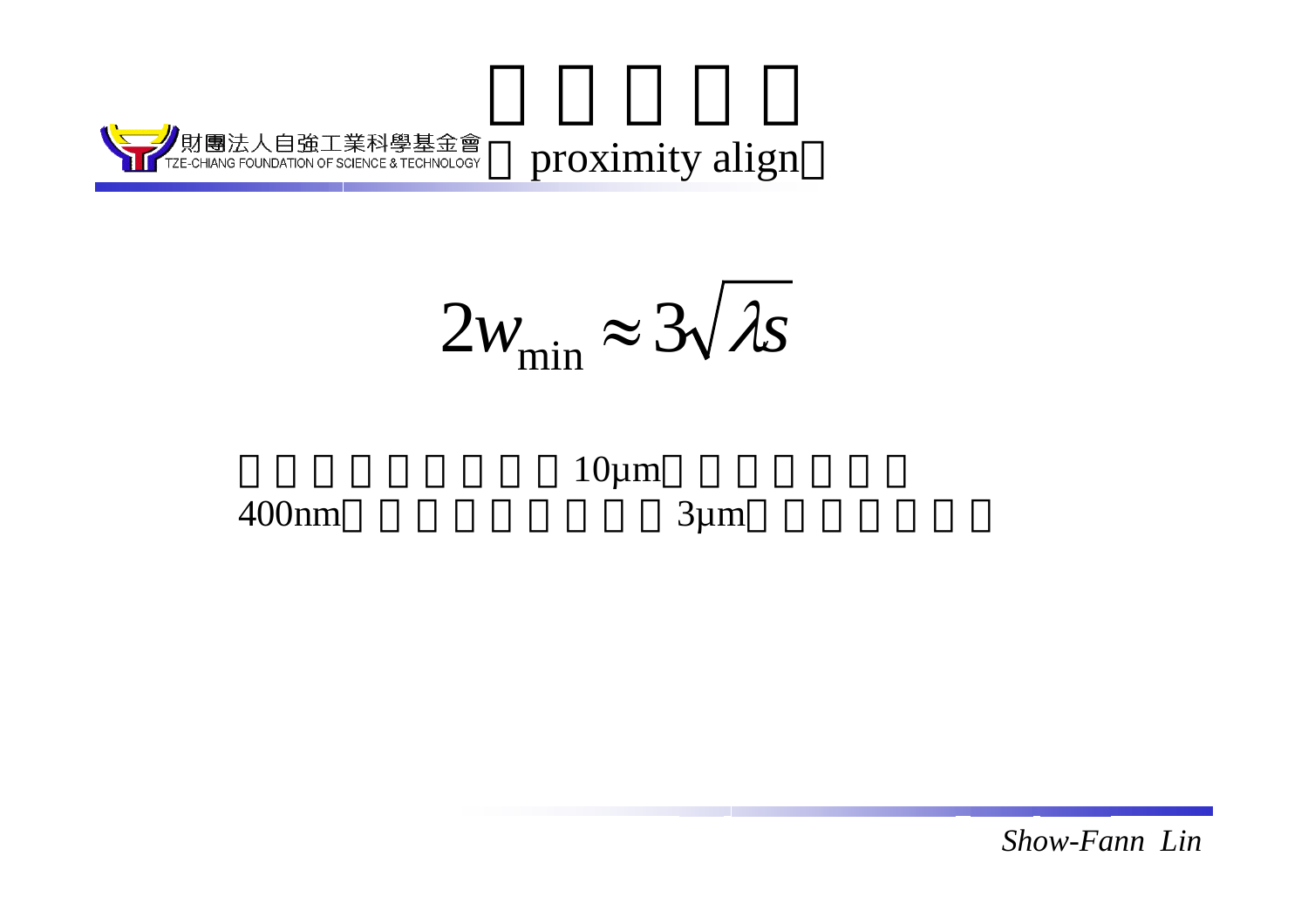

 $1 \quad 1$ 

# 10 1 5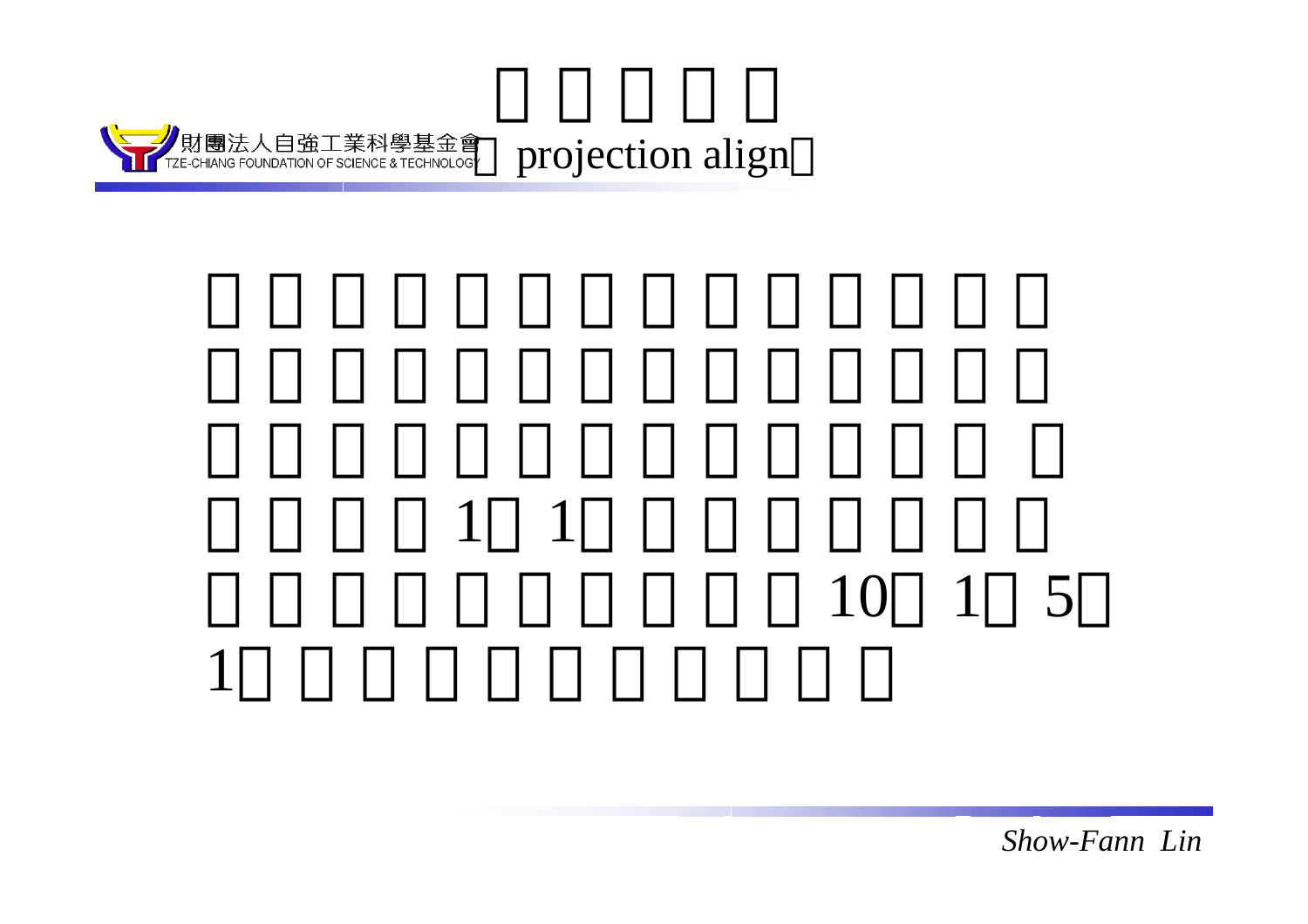

step and repeat

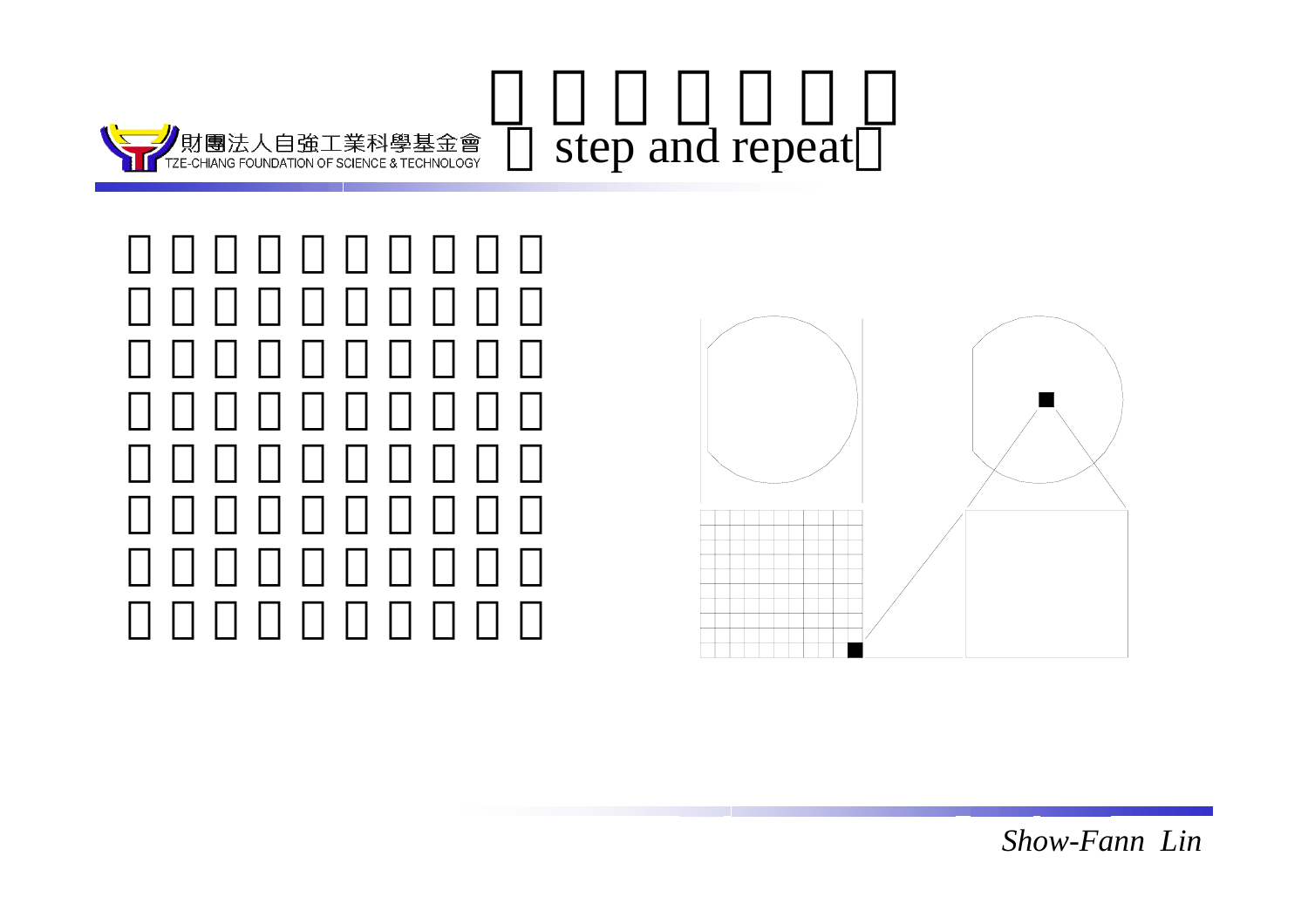

180

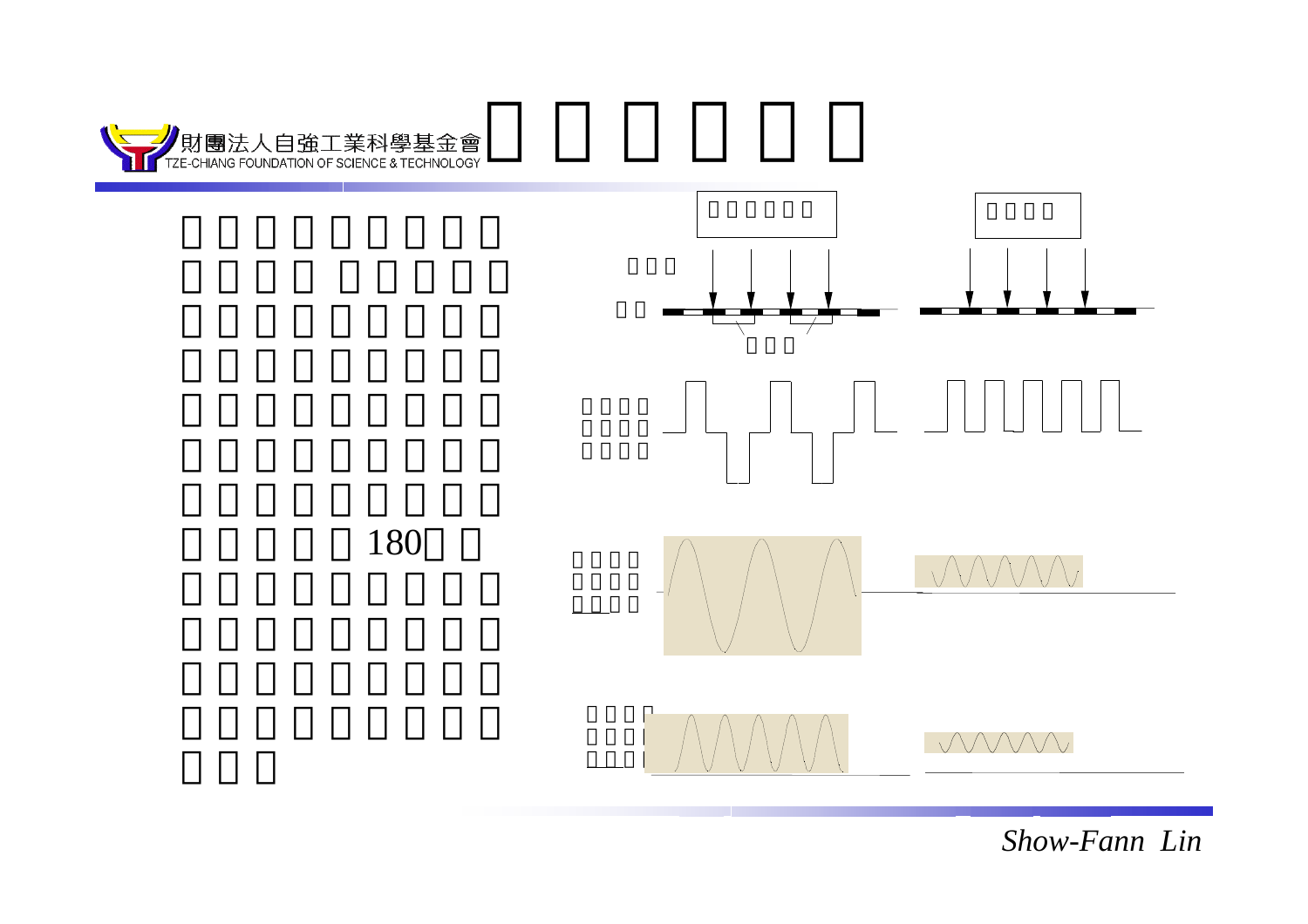

## electron lithography

#### thermal field emisssion TFE  $0.005$  0.1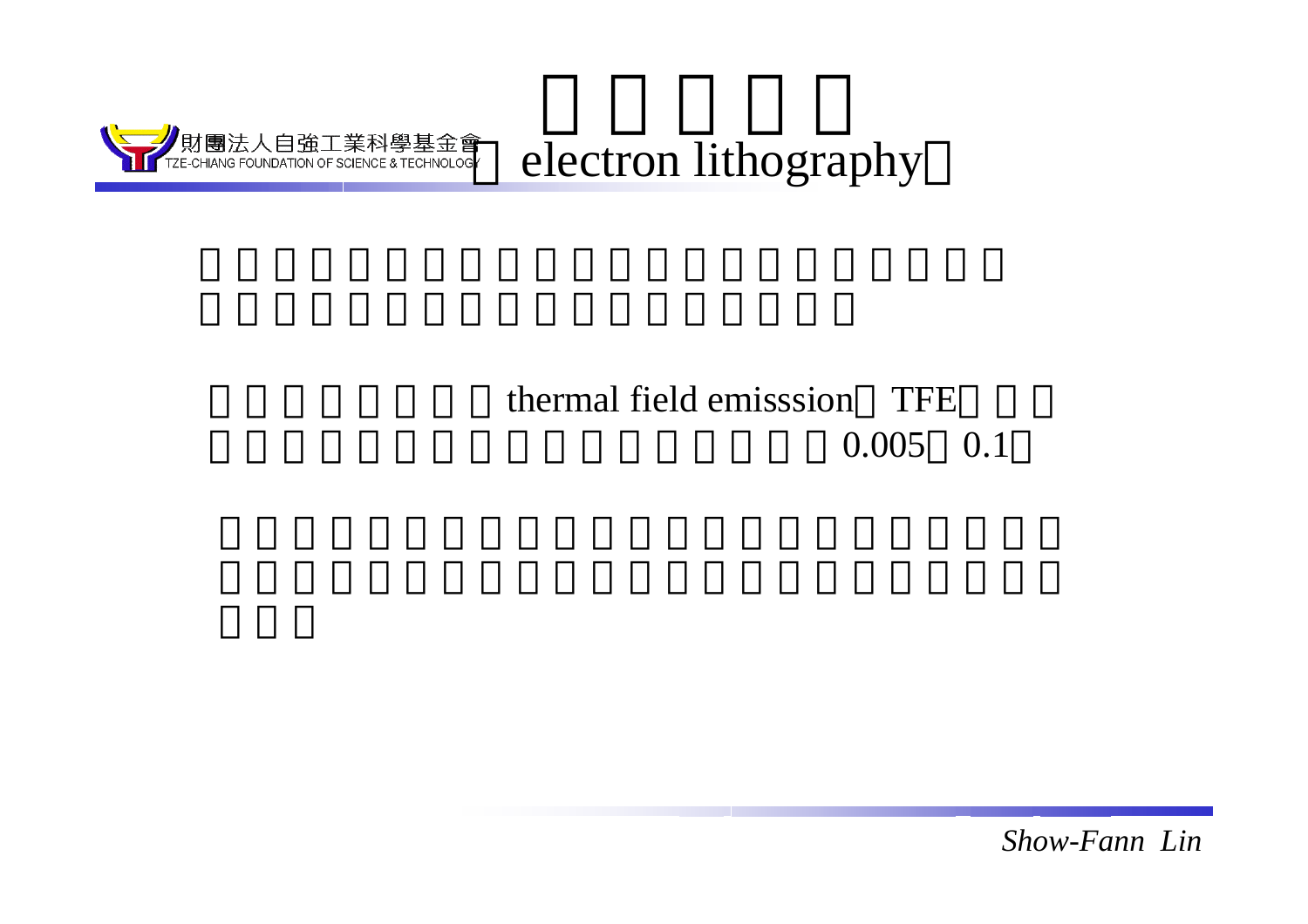

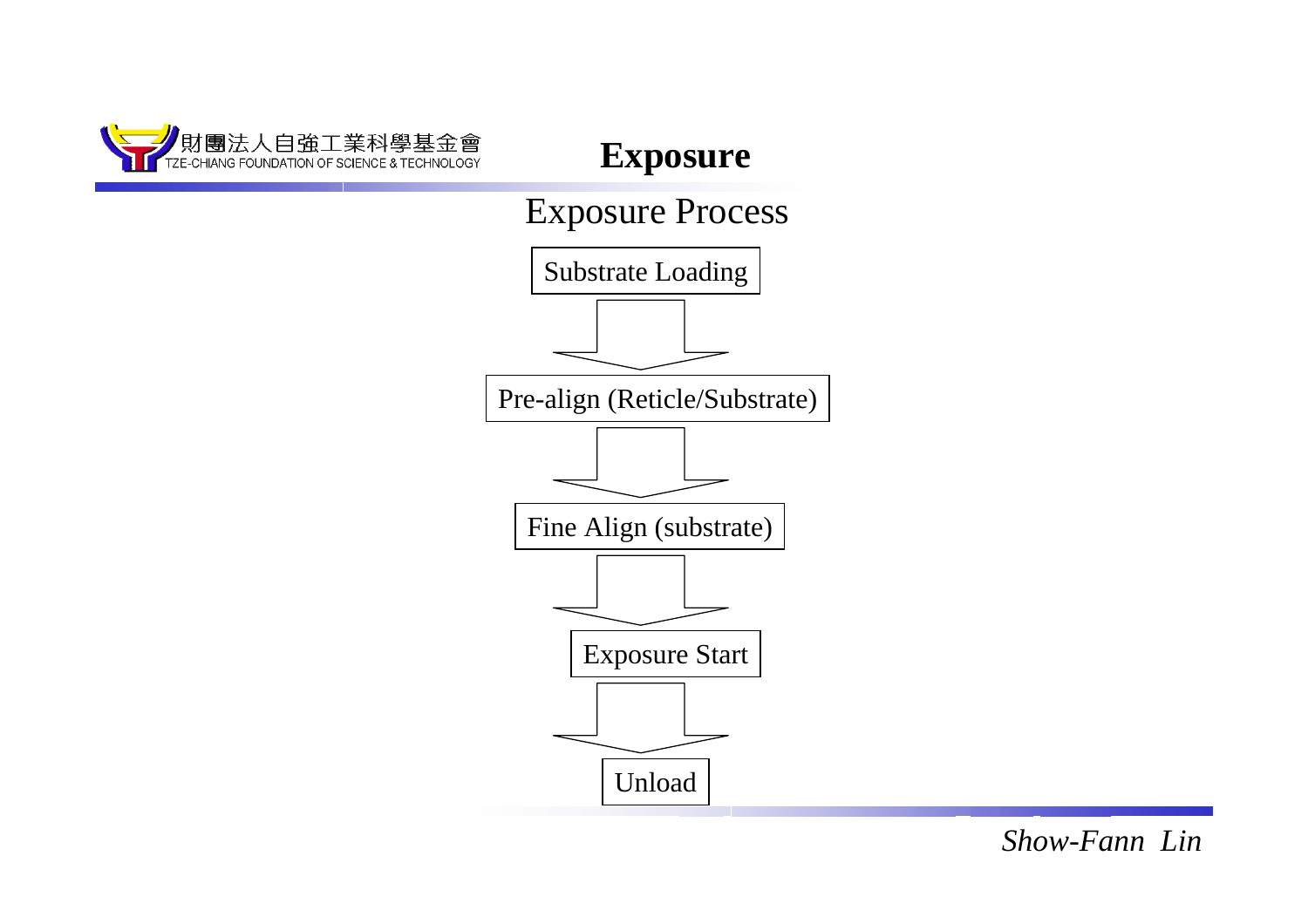



Alignment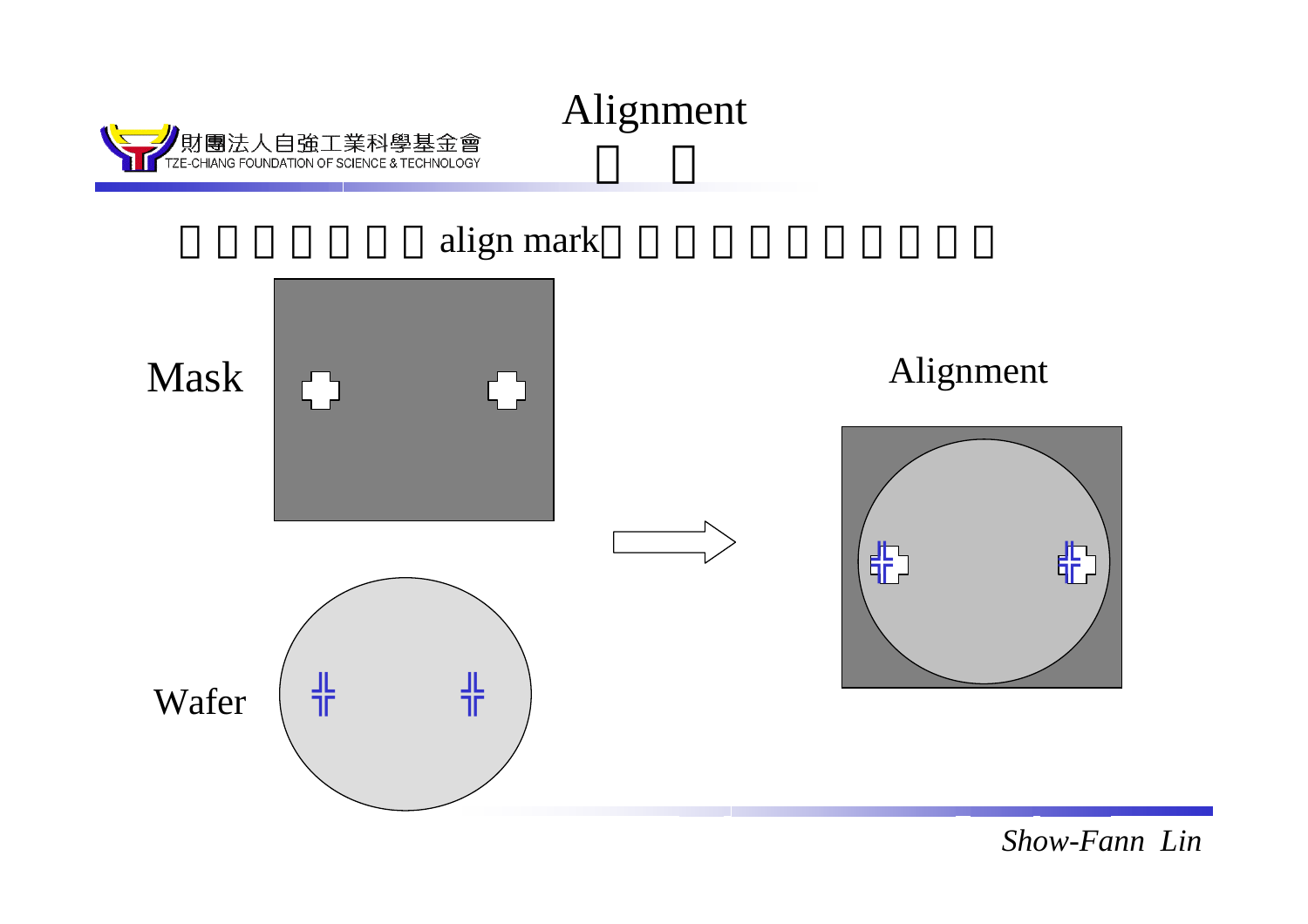

**Developing** 

**Purpose** : To solute the exposed PR(positive ) or unexposed PR using developing liquid

**Developing liquid** : Organic or Inorganic

Organic: TMAH:  $(CH_3)_4$ NOH metal ion

free for high resolution

Inorganic:NaOH or KOH..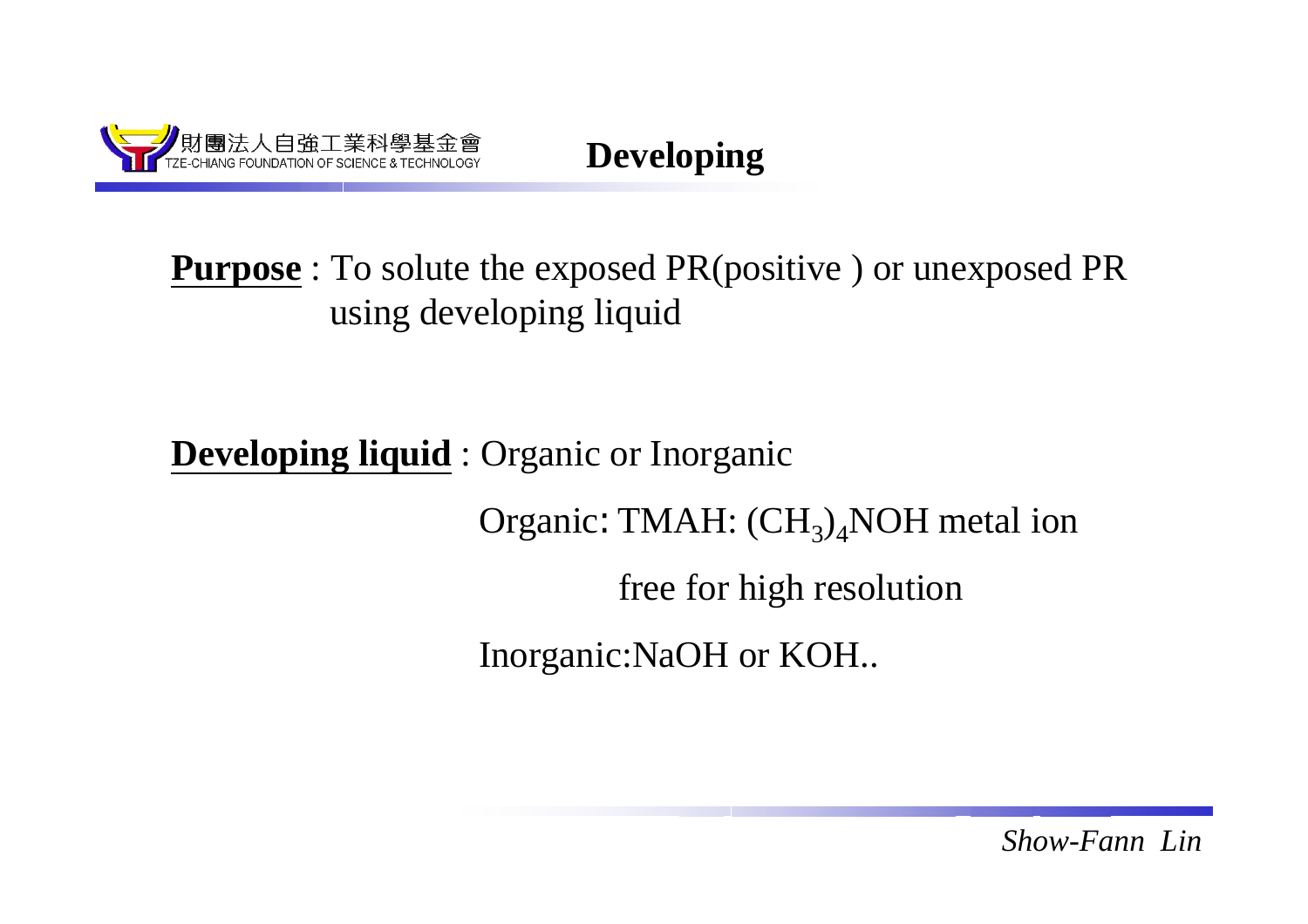



#### **Hardware Related Issues**

- 1. Chamber Design : Prevent water or PR re-deposition, Chuck level
- 2. Exhaust Condition : Control humidity , Turbulence
- 3. Dispense Arm Design : Bubble issue, Spray uniformity

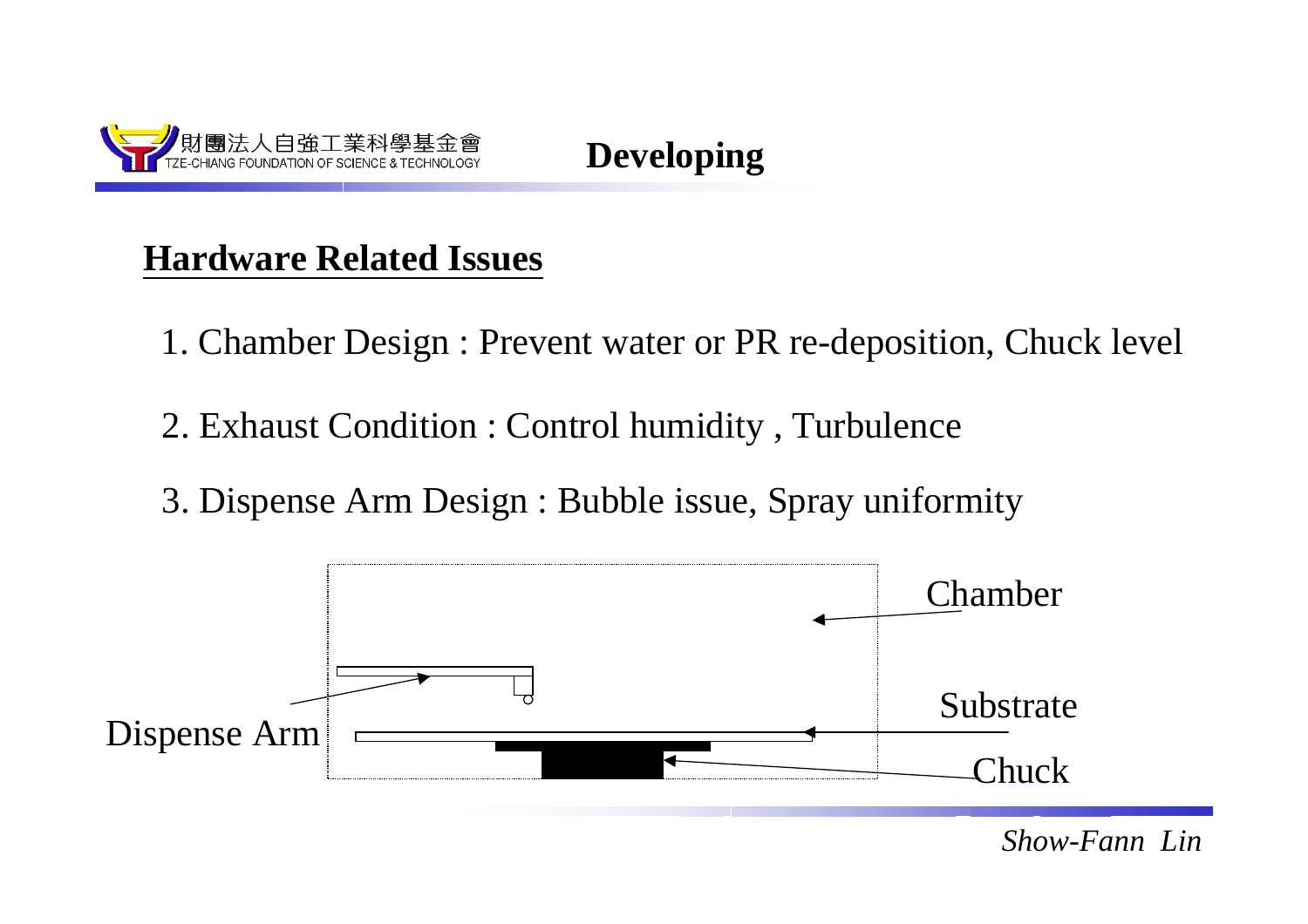

**Developing** 

#### **Process Relativity:** CD Control, Uniformity, Defect Control



Water mark **PR Gel Particle**